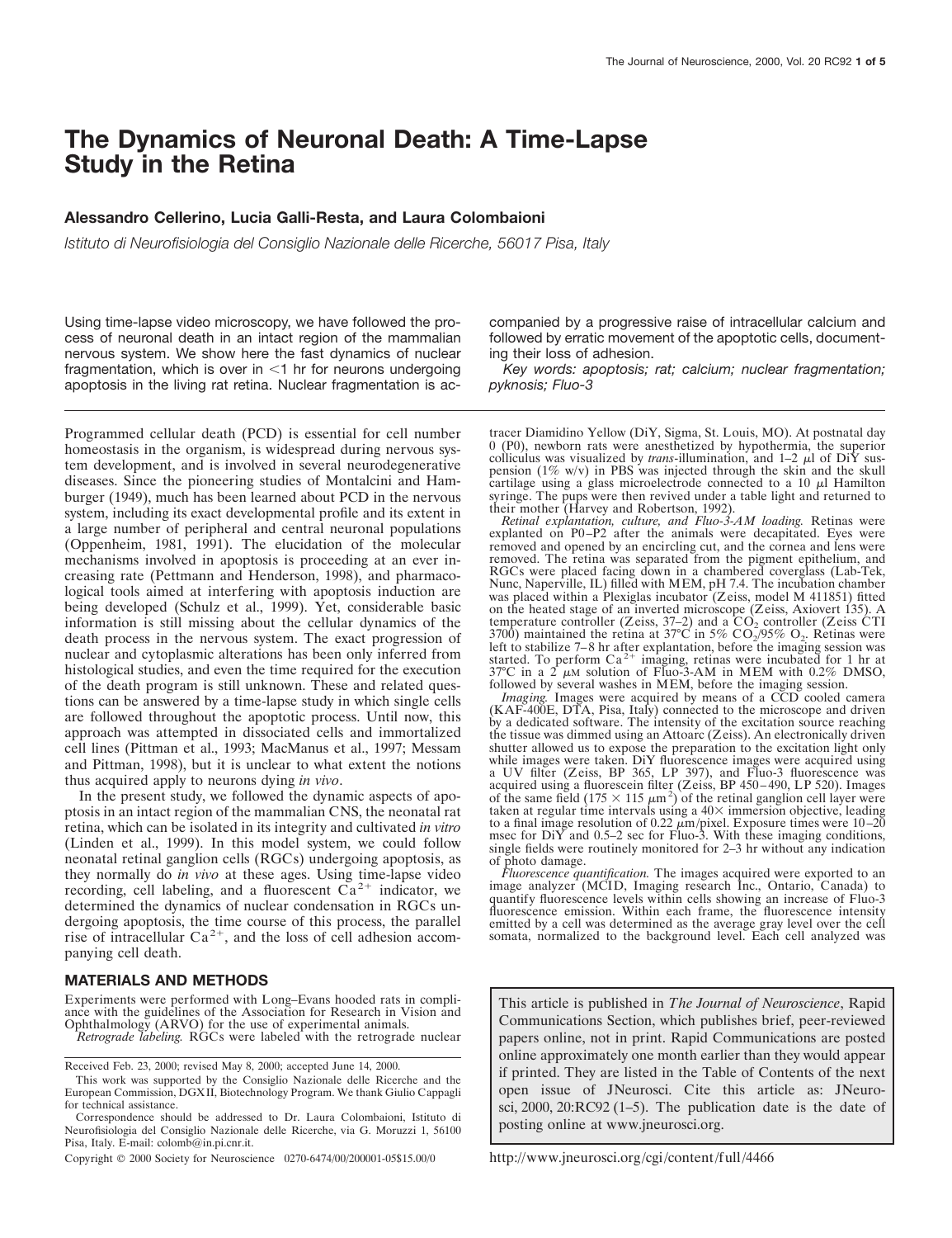completely covered by nonoverlapping sampling squares  $5 \times 5$  pixel<sup>2</sup> in size. The mean of the gray values determined in all the squares entirely<br>contained within the cell was defined as the gray value of the cell ( $F_{\text{cell}}$ ).<br>This allowed us to avoid the subjective errors determined by manual region devoid of fluorescent cells was taken as the background gray value  $(F_{\text{background}})$ . The ratio  $F_{\text{cell}}/F_{\text{background}}$  was taken as a measure of the fluorescence of the cell in the frame. To allow the comparison between different cells, the fluorescence of each cell was expressed as percentage of its maximal value. The time course of fluorescence intensity within each cell resulted in roughly sigmoidal curves that were superimposed on one another by aligning the midpoints. We limited our observations to a semiquantitative analysis of relative fluorescent emission increase and made no attempts to quantify the  $Ca<sup>2+</sup>$  concentration corresponding to the fluorescent emission levels.

*Analysis of cell movement.* The coordinates of each moving cell were recorded in each frame, as the position of the center of the cell somata. The coordinates of stationary cells and other reference points were also acquired and used to correct for potential drift of the sampled field from frame to frame. After this correction, the vector connecting the positions taken by a cell in two consecutive frames was taken to estimate the cell displacement within the interval between two consecutive images. A minimal estimate of the total cell displacement during the recording session was obtained as the sum of the lengths of the displacements observed between consecutive frames.

# **RESULTS**

## **Dying cells in the living explanted retina**

The distinctive feature of neurons dying by programmed cell death is a pyknotic nucleus, where clumps of chromatin betray a massive DNA fragmentation (Wyllie et al., 1980). To follow the stages of nuclear alteration leading to overt nuclear fragmentation in RGCs, we have used the nuclear dye DiY, which was injected into the superior colliculus of neonatal rats 24–48 hr before the experiment. Retrogradely labeled retinas were explanted and kept within an incubation chamber placed on the stage of an inverted microscope, to image living RGCs under controlled temperature and  $CO<sub>2</sub>$  concentration. When viewed under epifluorescence, normal cell nuclei labeled with DiY showed a faint uniform fluorescence, whereas apoptotic RGCs were identified by the pyknotic appearance of their bright nucleus. In a first set of experiments, we monitored by time-lapse analysis single retinal fields to follow healthy looking RGCs until they completed the transition to pyknosis. Repetitive exposure to UV light, necessary to excite DiY, can rapidly induce photo damage, as betrayed by the almost simultaneous ballooning and nuclear rounding of most cells in the field (data not shown). This can be easily distinguished from apoptosis, which involves only scattered cells, and is characterized by a typical fragmentation of the nucleus (Wyllie et al., 1980). To minimize the risk of photo damage, we reduced the intensity of the UV light and the exposure times to a minimum and took images of the field every 3 min. This allowed us to monitor each retinal field for 2–3 hr without any indication of photo damage.

#### **The dynamic of nuclear condensation in dying cells**

Apoptosis is a highly asynchronous process in the neonatal retina (Perry et al., 1983), and we could only follow zero to four RGCs undergoing apoptosis within the single retinal patch of  $175 \times 115$  $\mu$ m<sup>2</sup> monitored in each recording session. The complete execution of nuclear fragmentation was followed for 15 RGCs in six successful experiments. Two examples are shown in Figure 1*A*,*B*. The number on each panel indicates the minutes since the beginning of the sequence. The duration of the whole process was remarkably consistent between different cells, requiring  $40 \pm 3$ min (range 36–45 min) to complete. Some variations in the process of nuclear condensation were observed. In some cells (Fig. 1*A*), this started with the formation of many small clumps within the nucleus (Fig. 1*A*) (6–12 min); these clumps then condensed into larger clumps toward the nuclear envelope (Fig. 1*A*) (15–24 min) and collapsed eventually in a few nuclear fragments. In other cells (Fig. 1*B*), the formation of many small



*Figure 1.* Two examples of P1 rat retinal ganglion cells undergoing apoptosis. Retinal ganglion cells were retrogradely labeled with DiY *in vivo*. The *number* on each *panel* corresponds to the minutes since the beginning of the sequence. *A*, The first detectable sign of apoptosis in most cells is the formation of many small clumps within the nucleus. *B*, In same cases the first morphological sign of apoptosis is a thin rim of condensed chromatin at the outer edge of the nucleus. Scale bars, 10  $\mu$ m.

nuclear clumps was not evident. Rather, the first detectable sign of pyknosis was the appearance of a thin rim of denser chromatin close to the nuclear envelope (Fig. 1*B*) (12–18 min). Chromatin later condensed in large clumps along the nuclear envelope (Fig. 1*B*) (21–24 min) and collapsed in a few dense nuclear fragments, as described above. Figure 1, *A* and *B*, illustrates two exemplar cases, but in some cells the process of nuclear condensation and fragmentation took an intermediate form, suggesting that we had just observed variations of a common theme rather than two morphologically different modalities of pyknosis. In all cases, the total sequence of nuclear alterations had the same duration and was accompanied by rounding of the cell nucleus (Figs. 1*A*, *24*, *B*, *30*). The analysis of dying cells under Nomarski optics revealed that ruffling of the membrane (Fig. 2) (cell 2, 10–20 min), shrinkage of the cytoplasm (Fig. 2) (cell 2, 30–50 min), and cell rounding (Fig. 2) (cells 1, 3) accompanied the fragmentation of the nucleus. The same sequence of morphological changes was detected when the preparation was monitored with Nomarski optics, without previous cell labeling (data not shown).

# **Intracellular Ca2**<sup>1</sup> **elevation during apoptosis**

The transition from healthy looking cells to overt pyknosis was systematically associated with a rise in intracellular  $Ca^{2+}$ , which we detected by loading retinal cells with the cell-permeable, low-affinity calcium indicator Fluo-3-AM. On excitation with 448 nm light, Fluo-3-AM emits with a peak around 530 nm when bound to Ca<sup>2+</sup>. Given its low Ca<sup>2+</sup> affinity, Fluo-3-AM does not emit a detectable amount of fluorescence at the physiological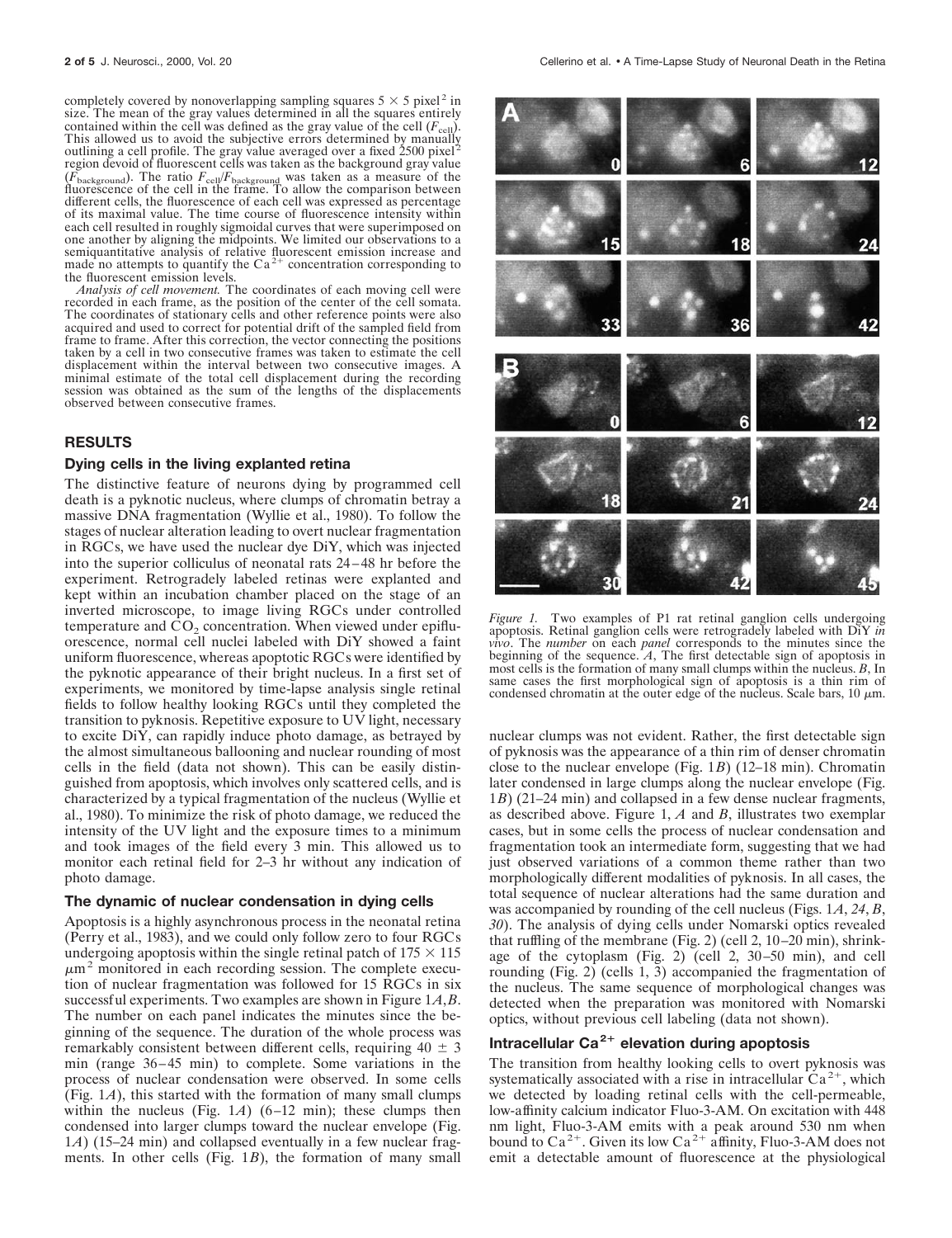

*Figure 2.* The sequence of morphological changes associated with cell death is accompanied by a steady increase of intracellular  $Ca^{2+}$  levels. A Nomarski view (*top* to *bottom*, *rows 1* and *3*) and the Fluo-3 fluorescence emission (*rows 2* and *4*) of the same field are shown at 10 min intervals. The minutes since the beginning of the sequence are indicated by the *numbers* on *each bottom panel*. Three dying cells can be seen in the sequence (*black numbers* in the Nomarski view at time 0). Cell 2 can be followed since the early stages of nuclear and cytoplasmic changes associated with death, whereas cells 1 and 3 are already in an advanced phase at time 0. Membrane blebbing is visible for cell 2 at 10 (*arrowhead*) and 20 min; nuclear fragmentation is visible at 50 min. Nuclear fragments are already visible in cell 3 at time 0 and in cell 1 at 30 min. Cells 1 and 3 clearly exemplify cell rounding as death proceeds. When viewed under epifluorescence, all three cells show a progressive increase in Fluo-3 emission throughout the interval illustrated. The first detectable Fluo-3 signal in cell 2 is observed at the time when membrane blebbing appears. Scale bar,  $10 \mu m$ .

calcium levels found in normal RGCs. However, we found that as soon as a Fluo-3 signal became detectable, this was invariably associated with a newly appearing dying cell.

The overlap in the emission spectra of Fluo-3 and DiY did not allow coupling of  $Ca^{2+}$  imaging with DiY nuclear imaging of RGCs. Thus, we switched to parallel acquisitions of Fluo-3 and Nomarski images of the same field over time (Fig. 2). Because the low Fluo-3 signals required long exposure times (0.5–1 sec), we reduced the frequency of acquisition to one every 10 min to eliminate the risk of photo damage. Three examples of the increase in intracellular  $Ca^{2+}$  levels associated with apoptosis, as detected by the corresponding increase in Fluo-3 emission, are shown in Figure 2, together with the corresponding Nomarski views. When viewed under epifluorescence, all three cells show a progressive increase in Fluo-3 emission throughout the interval illustrated, but only cell 2 can be followed from the early stages of morphological changes associated with death. The first detectable Fluo-3 signal in cell 2 is observed in correspondence to membrane blebbing (10 min). The time course of Fluo-3 fluorescence increase in the same three cells is shown in Figure 3*A*, whereas



*Figure 3.* Time course of Fluo-3 fluorescence increase in dying cells. Fluorescence values were expressed as percentage of their maximum emission. *A*, Time course of Fluo-3 emission increase for the cells indicated in Figure 2. *B*, Time course of Fluo-3 emission increase averaged over 20 cells recorded in seven separate experiments. Error bars represent SDs. The curves corresponding to different cells were aligned in such a way as to superimpose the point of 50% relative fluorescence. All cells take  ${\sim}40 \pm 10$  min to rise from 10% to 90% of the maximal fluorescence intensity.

Figure 3*B* illustrates the signal averaged over 20 cells. Fluo-3 emission gradually increases, taking  $40 \pm 10$  min to rise from 10 to 90% of the maximal fluorescence intensity.

#### **Pyknotic RGCs are mobile**

Observation of dying cells in the living retina, no matter whether they were detected by means of the nuclear dye DiY, under Nomarski optics, or by Fluo-3 signaling, made it obvious that pyknotic RGCs move across the retina. Examples are illustrated in Figure 4*A*,*B*. Mobile apoptotic RGCs were seen in all of the 54 imaging sessions that we performed, adding up to  $>80\%$  of the pyknotic RGCs that we observed in time lapse. The degree of cell movement varied greatly, and ranged from rotations without substantial tangential displacement to movements over the length of several cell diameters within a few minutes. The cells that showed conspicuous tangential movement varied their speed and direction from frame to frame, so that their movement appeared erratic, and sudden spurts alternated with periods of quiescence and unpredictable changes in direction (Fig. 4*B*). Different pyknotic cells monitored within the same retinal patch did not show any coherent motion, moving independently, one from the other (Fig. 4*B*). The only systematic feature that we could identify was that almost all pyknotic cells eventually left the RGC layer, moving away from the retina, which we detected by losing track of them in our fixed focal plane (data not shown). Assuming a linear trajectory between the positions a cell occupies in two subsequent acquisitions (i.e., every 3 min), cell displacement was estimated to be between at least 20 and 50  $\mu$ m/hr, with temporary speeds reaching 200  $\mu$ m/hr (10  $\mu$ m in 3 min) but most frequently being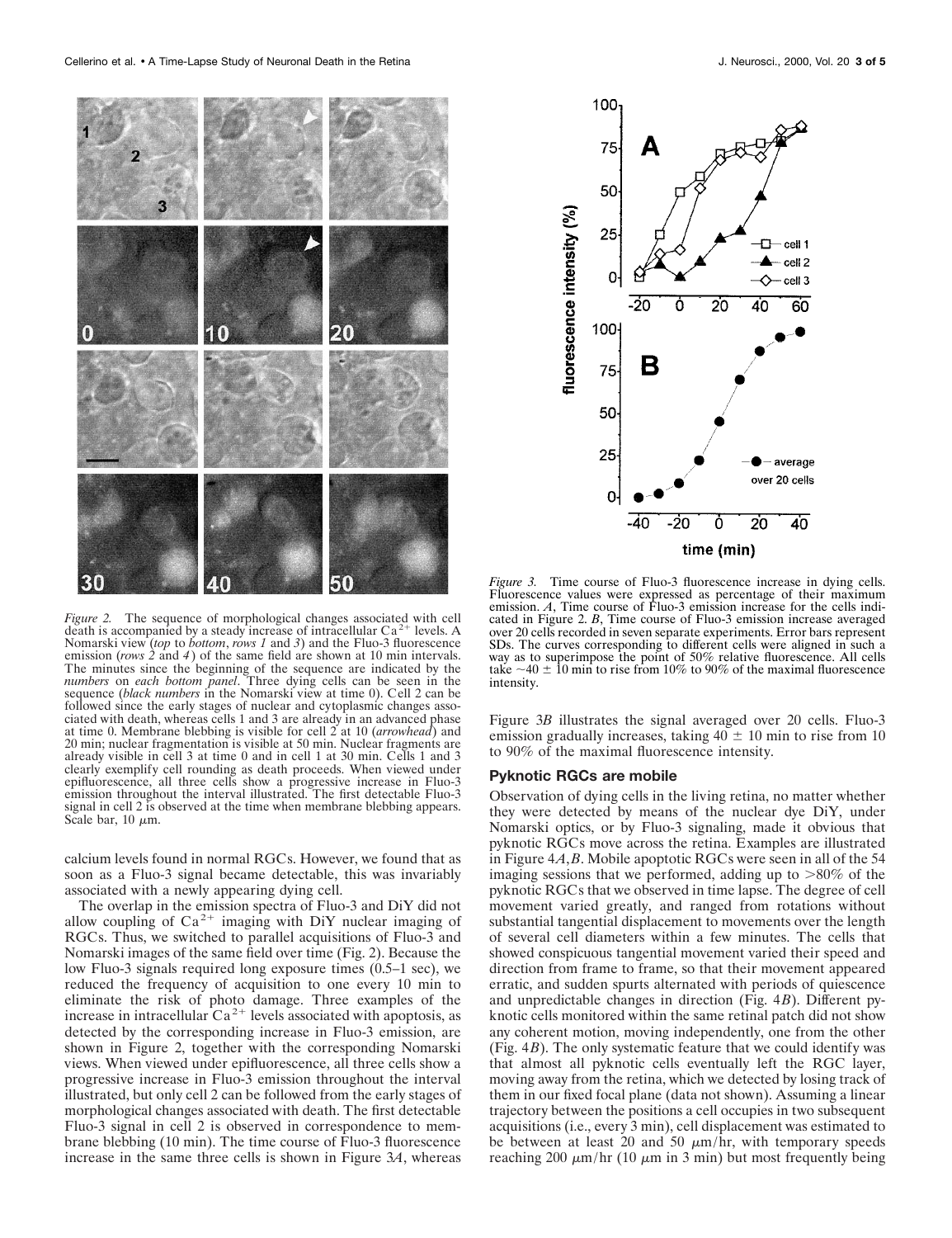

*Figure 4.* Erratic movement of apoptotic retinal ganglion cells. *A*, While neighboring cells are stationary, an apoptotic cells squeezes in between. The *number* on *each panel* corresponds to the minutes since the beginning of the sequence. *B*, Apoptotic cells move erratically and independently of one another. *Arrows* illustrate the trajectories of four cells in the same field followed for 30 min. Scale bars,  $10 \mu m$ .

within 10–90  $\mu$ m/hr. Of the 15 DiY-labeled RGCs that we could follow throughout the full execution of nuclear fragmentation, 12 became mobile toward the end of the period of observation. The transition to a mobile status was roughly coincidental with the termination of the apoptotic process, with considerable variations. Dying cells started to move between 27 and 57 min after the first nuclear alterations were detected, with an average delay of  $37 \pm 9$  min.

# **DISCUSSION**

In these experiments we followed the dynamics of apoptosis in an intact preparation of a CNS structure, using time-lapse video microscopy. We determined the morphological progression and temporal profile of nuclear fragmentation, as well as the temporal profile of the intracellular  $Ca^{2+}$  increase associated with it. In addition, we showed that apoptotic neurons lose adhesive contacts and become mobile.

More than 50% of the retinal ganglion cells die within the first postnatal week in the rat retina (Potts et al., 1982; Perry et al., 1983; Crespo et al., 1985). The first days of life correspond also to a phase of vulnerability of retinal ganglion cells to axotomy, which causes RGCs to disappear within 48 hr of optic nerve section (Perry et al., 1983). We cannot determine whether the cells we observed would normally have died *in vivo* or are dying as a consequence of the unavoidable axotomy caused by explantation. Naturally occurring and axotomy-induced death could represent different processes (Fagiolini et al., 1997; Shen et al., 1999; Cellerino et al., 2000). However, considerable experimental evidence indicates that the two processes, if different, are likely to converge on the same "execution" program, as indicated by the rescue of

RGCs from death promoted by bcl-2 overexpression or by protein synthesis inhibition in both naturally occurring and axotomyinduced death (Rabacchi et al., 1994; Bonfanti et al., 1996), as well as by the indistinguishable morphology of pyknotic cells in the two cases (Perry et al., 1983; Rabacchi et al., 1994). Within the pyknotic nucleus, chromatin appears collapsed in a few large clumps, betraying a massive and irreversible DNA fragmentation. These morphological features have been shown to unequivocally identify dying neurons in the rat retina, as shown by the correspondence of terminal deoxynucleotidyl transferase-mediated biotinylated dUTP nick end labeling-positive and pyknotic cells, where nuclear condensation was identified with a number of nuclear markers, including DY, which we have used here (Perry et al., 1983; Harvey and Robertson, 1992; Rabacchi et al., 1994). By time-lapse analysis we monitored the progression of nuclear alterations preceding pyknosis in single neurons of the living retina. Nuclear fragmentation started with the formation of small clumps, either throughout the nucleus, or close to the nuclear envelope, that later collapsed in a few larger chromatin clumps. With the sole exception of mini-clumps throughout the nucleus, cells corresponding to each of these stages have been observed in anatomical studies, as still-frames of this highly dynamic death process (Perry et al., 1983; Rabacchi et al., 1994). Nuclear fragmentation was completed in  $\sim$ 40 min, and little variation was observed from cell to cell or from experiment to experiment. This duration is in good agreement with the  $\sim$ 30 min cell death period reported for *Caenorhabditis elegans* (Ellis et al., 1991), the only other direct observation of dying cells *in vivo*, as well as with indirect estimates derived for dying retinal ganglion cells (Galli-Resta and Ensini, 1996). This tightly scheduled progression through nuclear fragmentation, which may represent the irreversible step in cell death, well fits the notion that death by apoptosis is a widespread, extremely conserved cell program (Oppenheim, 1991; Pettmann and Henderson, 1998).

A progressive increase of intracellular  $Ca^{2+}$  always accompanies the sequence of morphological changes associated with apoptosis, as we detected by means of the calcium indicator Fluo-3. The choice of a low-affinity indicator allowed us to image dying neurons without interfering with the death process, as opposed to what we observed in the same imaging conditions when using higher-affinity indicators, which most likely buffered the intracellular  $Ca^{2+}$  (data not shown). In our case, the first detectable Fluo-3 emission is associated with the first steps of the cytoplasmic and nuclear sequence of changes characteristic of apoptosis. Given the low affinity of Fluo-3, intracellular calcium levels are likely to increase even earlier than we could detect here. Indeed, a systematic analysis of the intracellular effectors of apoptosis in retinal ganglion cells reveals that  $Ca^{2+}$  entry is a necessary step for the death of these neurons (L. Colombaioni, unpublished observations), in line with a number of studies indicating that the elevation of intracellular  $Ca^{2+}$  levels is required in different models of cell death (Leist and Nicotera, 1998). The progressive rise of fluorescence emission observed once Fluo-3 emission begins indicates that intracellular  $Ca^{2+}$  levels continue to increase throughout the process of nuclear fragmentation and cell rounding. This may betray a causal relationship, because higher calcium levels may be required to induce the alteration of the cell nucleus and the cell cytoskeleton leading to fragmentation and cell rounding, but could also simply correspond to a general deregulation of the intracellular calcium buffering systems, as death proceeds to its end.

The increasing intracellular Fluo-3 fluorescence found in dying cells provides an additional piece of information: it indicates that the cell membrane remains sealed until the end of the pyknotic process, or higher than normal Fluo-3 levels would not be retained. Thus, even at its late stages, RGC apoptosis does not involve a specific leakage of intracellular material into the extracellular space.